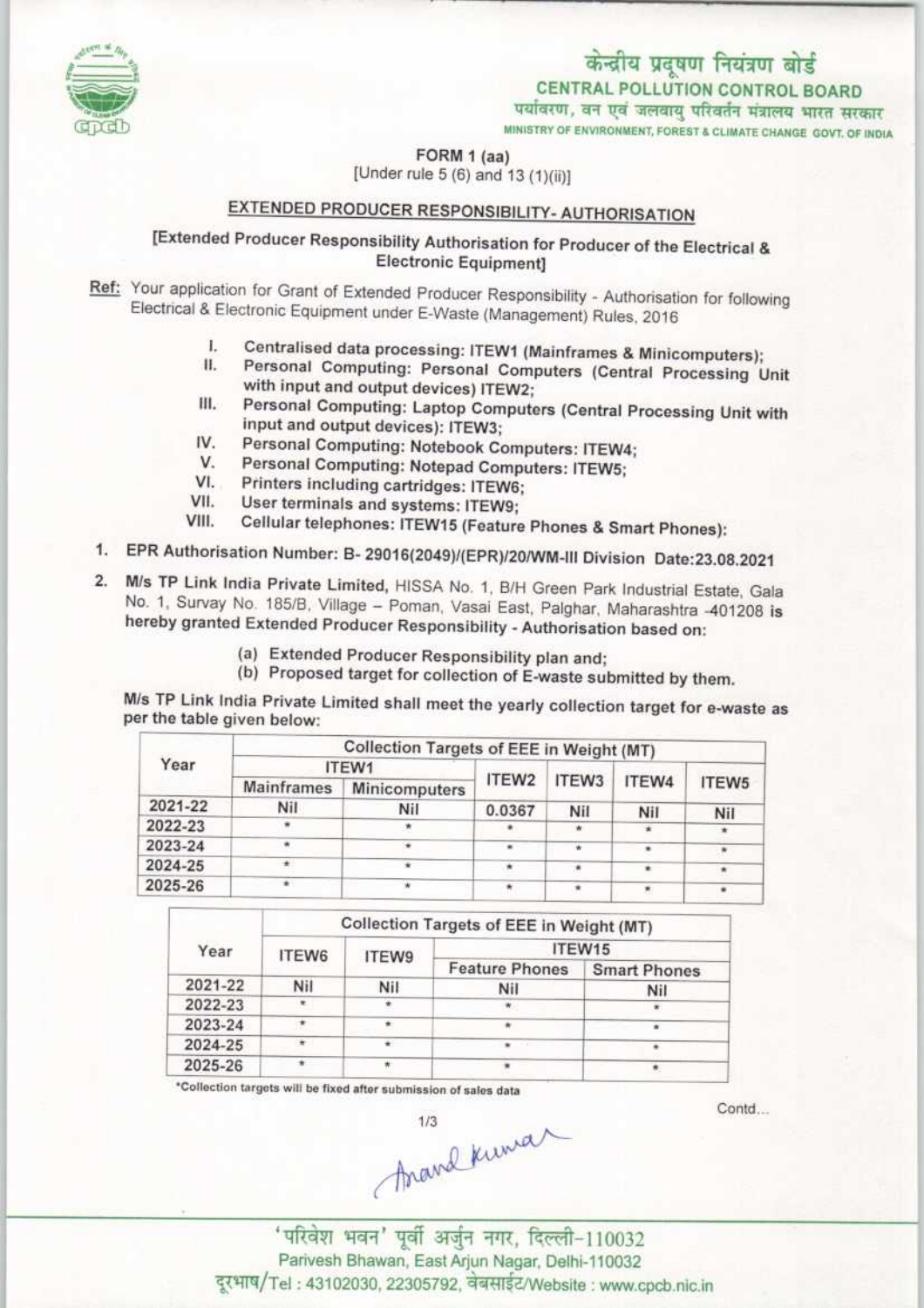

From pre page...

- 3. The Authorisation shall be valid for a period of five (5) years from date of issue with following conditions:
	- i. You shall strictly follow the approved Extended Producer Responsibility plan, a copy of which is enclosed herewith as Enclosure-I;
	- ii. You shall ensure that collection mechanism or collection Centres are set up or designated as per the details given in the Extended Producer Responsibility plan and that shall be completed before the proposed dates if any in the EPR Plan {list of collection Centres and the toll-free numbers for reverse logistics enclosed);
	- iii. You shall ensure that all the collected e-waste is channelized to your dismantler/recycler M/s Z Enviro Industries Pvt. Ltd., 106 & 107, Pulimamidi (V), Kandukur (M), Rangareddy District and record shall be maintained at dismantler/recycler and at your end.
	- iv. You shall maintain records, in Form-2 of these Rules, of e-waste and make such records available for scrutiny by Central Pollution Control Board;
	- v. You shall file annual returns in Form-3 to the Central Pollution Control Board on or before 30th day of June following the financial year to which that returns relates.

#### vi. General Terms & Conditions of the Authorisation:

- a.The authorisation shall comply with provisions of the Environment (Protection) Act, 1986 and the E-waste (Management) Rules,2016 made there under;
- b. The authorisation or its renewal shall be produced for inspection at the request of an officer authorised by the Central Pollution Control Board;
- c. Any change in the approved Extended Producer Responsibility plan should be informed to Central Pollution Control Board within 15 days on which decision shall be communicated by Central Pollution Control Board within sixty days;
- d. It is the duty of the authorised person to take prior permission of the Central Pollution Control Board to close down any collection centre/points or any other facility which are part of the EPR plan;
- e. An application for the renewal of authorisation shall be made as laid down in subrule (vi) of rule of 13(1) the E- Waste (Management) Rules, 2016;
- f.The Board reserves right to cancel/amend/revoke die authorisation at any time as per the policy of the Board or Government.

Contd...

Ananal Kuman

 $2/3$